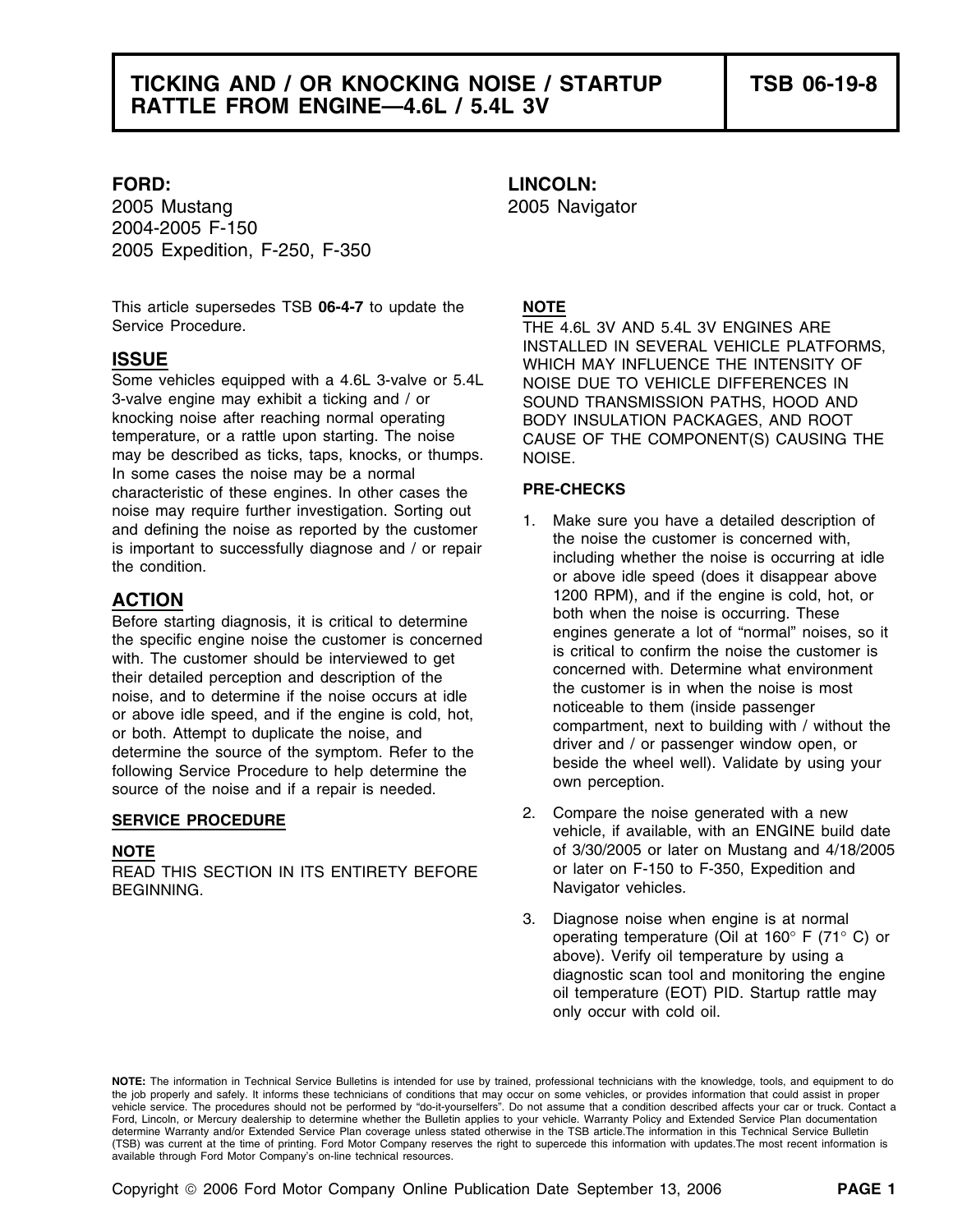## **TSB 06-19-8 (Continued)**

- 4. Check the type of oil filter installed on the VCT phasers may knock at hot idle. It may be that has gone beyond the standard Ford diagnosis to effectively be made at hot idle,
- knock is not prevalent at cold temperature. 5. Check for signs of oil brand used and viscosity (interview customer if needed). Motorcraft **To test for VCT noise:** SAE 5W-20 Premium Synthetic Blend Motor Oil 1. Place the transmission in park or neutral or equivalent is recommended.

Once the above pre-checks are complete, check<br>for sound level from the following components, in<br>the order listed. Compare the sound from these<br>components to the noise the customer is concerned<br>a allow engine to idea and d

increases with RPM hot or cold and is recognized 5. Return engine speed to idle (verify knock at the top of the engine.

Lash adjusters can make a ticking / tapping noise indice able at any engine RPM / temperature and is noticeable at any engine RPM / temperature and is audible through the wheel well or an open hood. However, with the hood wheel well and is considered normal. **START UP RATTLE** 

probe from front to rear if necessary.

If isolated, only replace the intake and exhaust lifters on the affected cylinder bank.

## **VARIABLE CAM TIMING**

The 4.6L 3V and 5.4L 3V variable cam timing<br>(VCT) feature may emit a light knock in normal<br>operation and is audible only at idle speed, with a<br>hot engine (gear selector in park / neutral).<br>Warranty Coverage<br>Warranty Covera However, it may be masked by or mistaken for other noises generated from either injector firing or a malfunctioning valve train as described above. The noise does not affect performance or durability of the part.

vehicle. A dirty or clogged filter may cause a heard inside the passenger compartment, or the pressure drop. Look for aftermarket brands not wheel well area. Some light noise is normal. The recognized in the market or a production filter engine may require a cold soak overnight for a full recommended change interval. **particularly when a VCT phaser is suspected.** The

- 
- 
- components to the noise the customer is concerned 3. Allow engine to idle, and determine if noise is with, to determine the source of the noise.
- **INJECTION / FUEL SYSTEM** 4. Set engine speed to over 1200 RPM (if noise is Injector noise (ticking) is considered normal. Noise a VCT knock, the noise should disappear).
	-

**VALVE TRAIN If the noise intensity is more than a lightly audible** 

Tracing this noise must be isolated to a cylinder<br>bank. If one bank is louder than the other bank,<br>focus the diagnostic to the loud bank. If both banks<br>seem loud with the hood down, compare wheel well<br>sound level to anothe Use a stethoscope on the top of the cam cover bolt<br>heads to continues to make the rattle noise after the initial<br>neads to continues to make the rattle noise after the initial<br>startup do not exchange VCT.

| <b>PART NUMBER</b> | <b>PART NAME</b>              |
|--------------------|-------------------------------|
| 5L1Z-6500-AA       | Lash Adjuster (2005 Vehicles) |
| 3L3Z-6500-BA       | Lash Adjuster (2004 Vehicles) |
| 3R2Z-6A257-DA      | VCT Phaser Kit                |